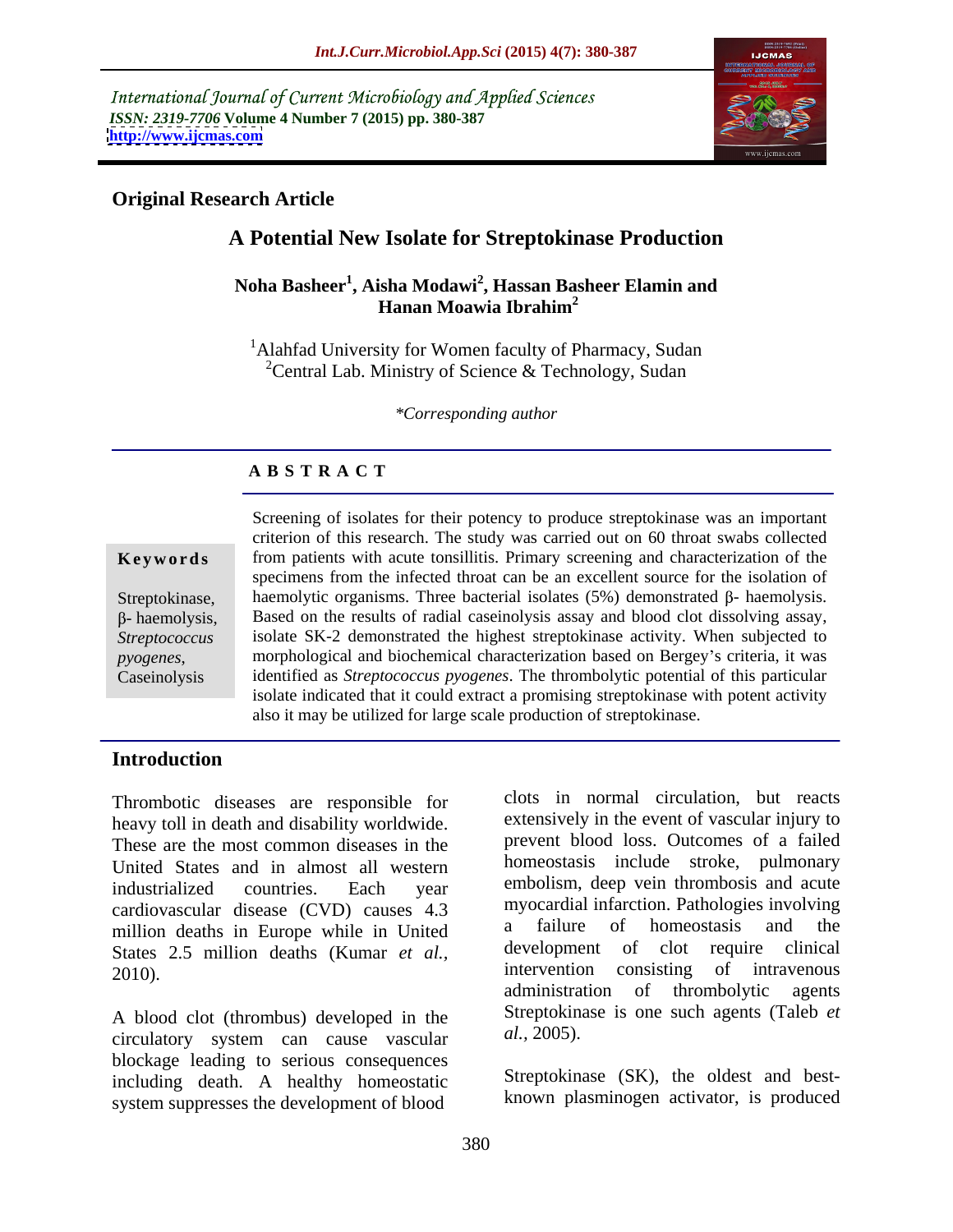by various strains of β-hemolytic transferred aseptically to the Lab during *Streptococci*. Its fibrinolytic activity was Jan-April, 2015. first described in 1933. Streptokinase found its initial clinical application in combating fibrinous pleural exudates, hemothorax and tuberculous meningitis. Streptokinase is Isolation of the samples was performed by udes in hospital to dissolve the fibrin of the serial dilution plate technique (Uversky blood clots, especially those in the arteries and Fink, 2004). In this technique; 1g of of heart and lungs it is also used on the clots formed in shunts during kidney dialysis sterilized distill water in pre- sterilized test (Abdelmongy and Taha, 2012). tube. Serial aqueous dilutions were prepared Streptokinase was first used in patients with by transferring 1ml of the soil suspension acute myocardial infarction and this changed into 9 ml of sterilized distill water in the focus of treatment. Earlier streptokinase sterilized test tubes. Different aqueous produced contradictory results until the dilutions  $(10^{-7})$  of the soil suspension were GISSI (Gruppo Italiano per la applied separately into sterilized Petri dishes Sperimentazione della Streptochinasi containing sterilized nutrient agar and nell'Infarto Miocardico) trial in 1986, which incubated for 24 hr at  $37^{\circ}$ C. validated streptokinase as an effective therapy (Kumar *et al.*, 2010). **Preparation of blood agar medium** 

Streptokinase is an extra cellular protein, Commercially available blood agar medium extracted from certain strains of beta was used. 42 g of the medium was hemolytic *streptococci*. It is a non-protease suspended in one liter of purified water. plasminogen activator that activates Then heated with frequent agitation until the plasminogen to plasmin, the enzyme that degrades fibrin clot through its specific autoclaved at 121 °C for 15 minutes. After lysine binding site; it is used therefore as a the medium was cooled, 10 ml of freshly drug in thrombolytic therapy. Streptokinase collected sterile defibrinated blood was is currently used in clinical medicine as a added, cooled and poured on Petri dishes. therapeutic agent in the treatment of thromboembolic blockages, including examine the microbial growth and hemolytic coronary thrombosis (Dubey *et al.,* 2011).

The objective of this study was to isolate  $\beta$ -**Isolation of B-haemolytic** *Streptococci*<br>hemolytic *streptococci* species form Sudanese patients suffering acute tonsillitis, with potential for streptokinase production.

were collected using sterile swab from Khartoum Hospital ENT Department, and were given number prefixed with SK Then

Jan April, 2015.

### **Isolation of microorganisms**

each soil sample was taken in 9 ml of incubated for 24 hr at  $37^{\circ}$ C.

### **Preparation of blood agar medium**

medium was completely dissolved and The medium was incubated for 24 hours to reactions.

### **Isolation of B-haemolytic** *Streptococci*

**Materials and methods** isolates with clear zone of haemolysis A total of 60 throat swabs of the biomass repeated streaking on fresh agar plates and patients suffering from acute tonsillitis in Infusion Agar (BHIA) until further use (Shil All the samples were freshly poured on the previously prepared blood agar medium and anaerobically incubated for 24 hours. The around the colonies were purified through maintained on the on the Brain Heart *et al.,* 2013).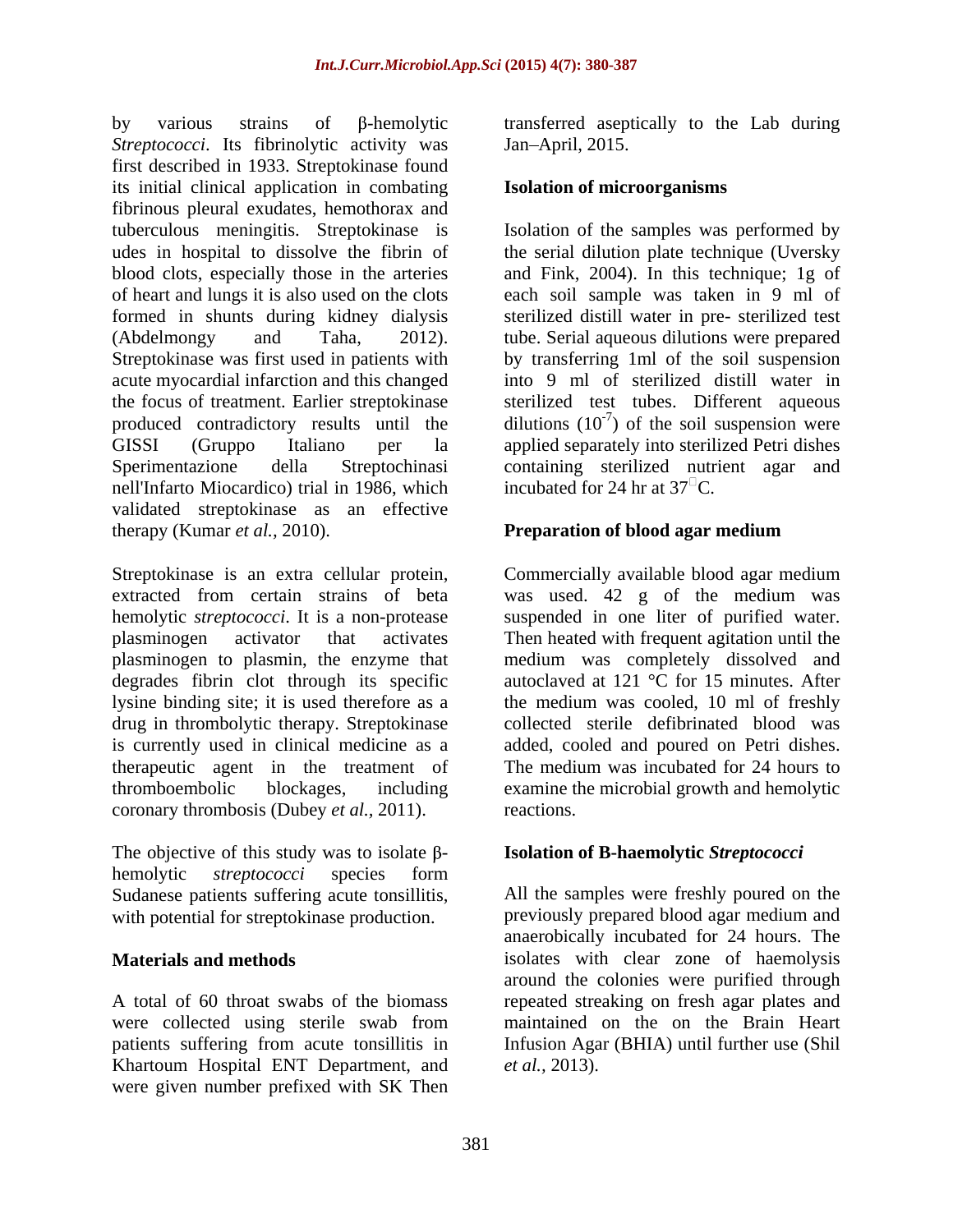Following the development of turbidity, 1 cellulose acetate filter and the filtrates were *et al.*, 2013). considered as crude streptokinase (Shil *et al.,* 2013). Percentage lysis = 100-{[(W3- W1)/(W2-

### **Screening of streptokinase producing haemolytic** *Streptococci* **Blood clot lysis on slide**

### **Preparation of skimmed milk agar plates**

51.5 grams of skimmed milk agar, was suspended in 1 liter of distilled water and heated to boiling until completely dissolved. **Identification** Sterilized by autoclaving, mixed well and poured into sterile Petri dishes. After The selected isolate was identified based on cooling, the plates were incubated for 24 its morphological and biochemical hours to examine microbial contamination. characteristics based on Bergy's Manual of The cell free supernatants were loaded on Determinative Bacteriology. (Reference) the pores that made on the plates and incubated for 24 hours. biochemical characteristics.

### **Blood clot dissolving assay by Bacitrician sensitivity**

taken, labelled suitably and their weights determined (W1). Human blood was freshly Group A Streptococci (especially S. incubated at 37°C for 45 min. After clot formation, serum was completely removed by aspiration, without disturbing the clot.

**Extraction and recovery of crude** The weights of the microcentrifuge tubes **streptokinase** with the clots were noted (W2). To The pure culture colonies showing clear subtracted from W2. A  $500 \mu l$  of the zone of haemolysis on blood agar plates respective cell free supernatants were added were inoculated in 10 ml of mineral salt to the respective tubes. Pre-sterilized medium and incubated at 37°C for 24 h. distilled water was added to one of the tubes ml of these individual cultures were All the tubes were then incubated at 37°C transferred to 49 ml of mineral salt medium for 90 min and observed for clot lysis. and incubated as previously mentioned. Following incubation, the fluid on each tube Upon overnight incubation, the individual was removed and tubes were again weighed cultures were centrifuged at 10,000 *g* using (W3) to observe the difference in clot cold centrifuge for 30 min. The cell free weight. Percentage of clot lysis was supernatants were filtered through 0.45  $\mu$ m calculated using the following equation (Shil determine the clot weight, W1 was containing clot and this served as control. *et al.,* 2013).

W1)]\*100}50 Equ (1)

**Radial caseinolysis** Three clean slides were labeled suitably, clotted blood was fix on each slide, then 200 l of the crude enzyme was added to the clot on the slide and observed for clot lysis activity.

### **Identification**

its morphological and biochemical that involved cultural microscopic and

### **Bacitricin sensitivity**

Sterile empty microcentrifuge tubes were Bacitricin Susceptibility Test Discs are used collected. A 500 µl of blood was transferred  $pycgenes)$  from other  $\beta$  --haemolytic into each microcentrifuge tube and *Streptococci*. Bacitricin susceptibility test for the identification and differentiation of Group A *Streptococci* (especially discs are filter paper discs impregnated with 0.04 units of Bacitricin. Bacitricin discs can save considerable time, labour and materials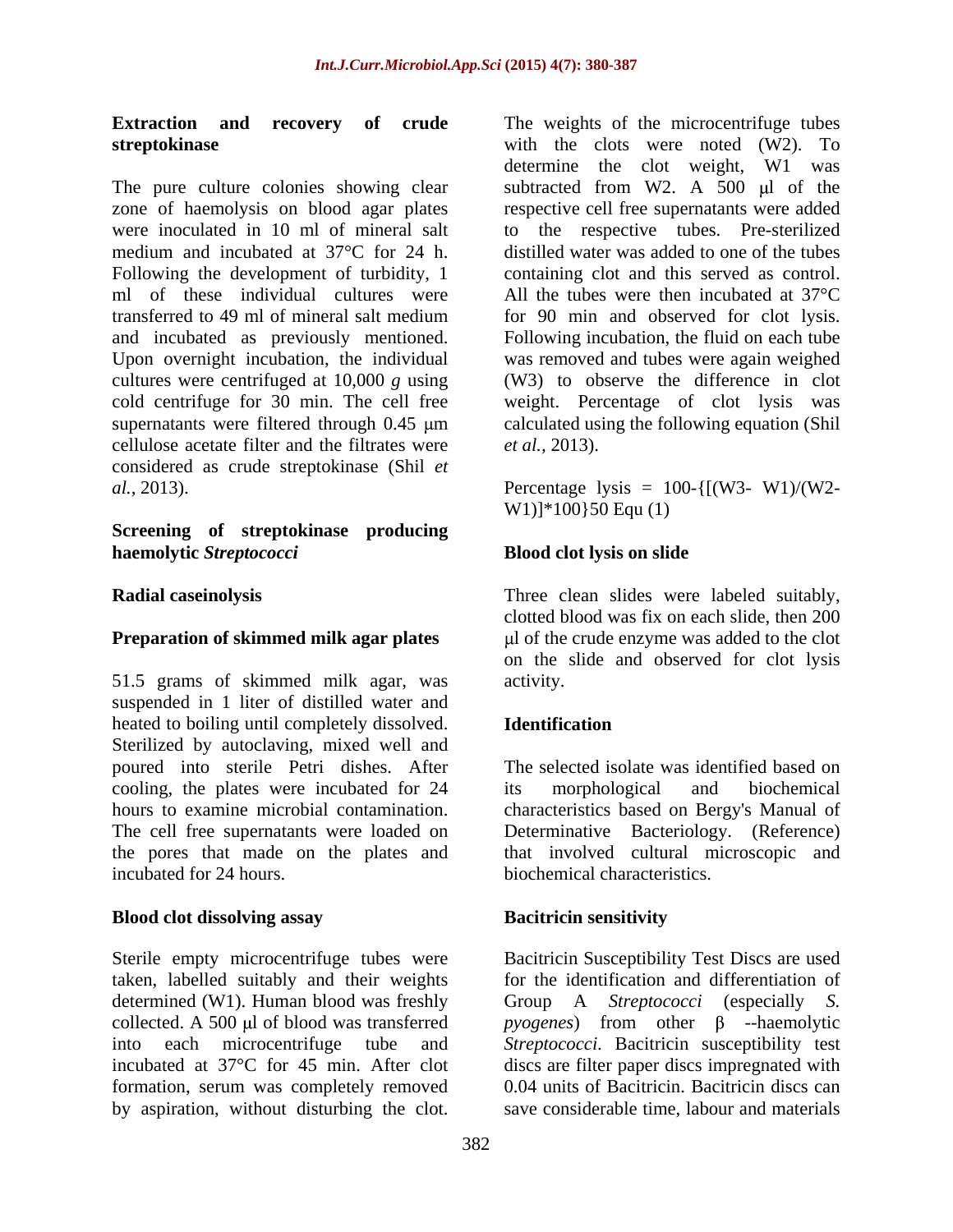# **Isolation and screening of the samples**

Among a total of 60 throat samples  $\alpha$ - haemolysis with greenish isolates and that produced from *S. pyogenes* zone, indicates the reduction of the red MTCC 1923. Maximum clot lysis was blood cell hemoglobin to methemoglobin in observed with isolate SK2 of 38.2% same as the medium surrounding the colony. While  $\beta$  the percentage obtained from the standard *S*. -haemolysis with clear zone indicates *pyogenes* MTCC 1923, confirming that complete or true lysis of red blood cells. A clear zone, approaching the color and streptokinase production. The other samples transparency of the base medium, surrounds SK1 and SK3 also recorded higher activity the colony were observed of 37.1% and 36.4% respectively.

Out of these throat samples, three isolates (5%) showed  $\beta$  -haemolysis according to figure 1, and 7 (11.6%) isolates showed  $\alpha$ figure 1, and 7 (11.6%) isolates showed  $\alpha$  - A clear visual representation of clot lysis is haemolysis according to figure 2, the rest of shown in figure 4 after 200 µl of the crude the samples  $(83.4\%)$  showed  $(\gamma)$  haemolysis according to figure 3 indicates the lack of haemolysis.

# **Caseinolysis of bacterial isolates**

Table 1 shows caseinolytic activity of the crude streptokinase after the cell-free fluid demonstrated the highest streptokinase was used to fill the pre-made wells in the activity and larger zone of inhibition as skim agar medium. The activity illustrated by measuring the diameter of zone of

zone of 1 mm at pH of 7 and 37 °C for 24 hr.

if used as a screening test before serological *pyogenes* obtained from microbial type grouping. The collection of the collection of the collection 1923 (MTCC1923).

## **Results and Discussion Blood clot dissolving pattern of bacterial isolates**

**Haemolysis on blood agar** obtained from the calculating clot lysis As shown in table 1, percent clot lysis percentage by equation (1) after treating the clots with streptokinase produced from our observed with isolate SK2 of 38.2% same as isolate SK2 is a very promising isolate for

# **Blood clot dissolving activity on slides**

streptokinase produced by SK1, SK2 and SK3 were added to the clot on slide.

# **Characterization of producing microorganism**

Among the 3 isolates, isolate SK-2 outlined in table 1.

inhibition and compared to the reference SK-2 was subjected to morphological and strain *S. pyogenes* MTCC1923. biochemical characterization according to On e unit of enzyme activity was defined as negative results on indol, methyl red, and the amount of enzyme that produce a clear citrate utilization tests while positive result All the samples give high activity ranged identified as *Streptococcus pyogenes*. The from 10 to 13 mm, while sample SK2 significant results of the characterization of revealed the highest activity of 13 mm. the isolate have been clearly presented in From table 1 we could conclude that Sk 2 is table 2. Streptokinase was the first a promising isolate for streptokinase thrombolytic drug to be introduced for the production as it obtained activity near to *S.*  treatment of acute myocardial infarction.Bergy's criteria. The organism shown on gram staining and glucose test, and later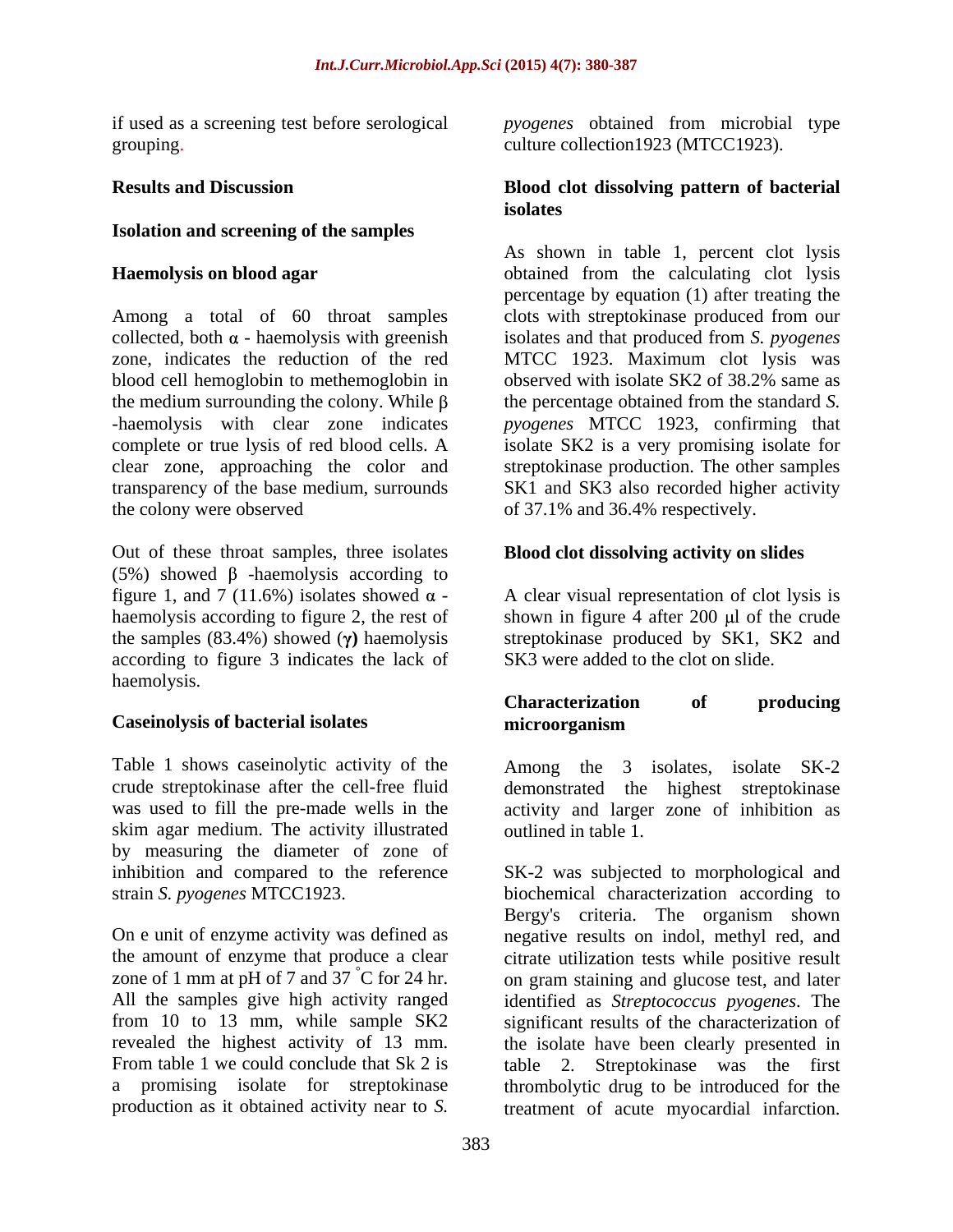Being a leading fibrinolytic agent and brown or green the "haemolytic" is still finding its usage in the treatment of thromboembolic conditions, streptokinase is screen for newer streptokinase producing the application of streptokinase in various fields in the last few decades demands haemolysis  $(y)$  is somewhat self*al.,* 2012). the surrounding medium.

In the present study, most of the clinical The principal factor responsible for  $\beta$ entry in to the body of their hosts (Kermati

be equated with "bruising" the cells. incubation, many alpha hemolytic organisms will begin to appear more clear, but if the throat. surrounding medium contains any shades of

considered "alpha (Rebbeca, 2005).

now been included in the World Health Beta haemolysis  $(\beta)$  is defined as complete Organization (WHO) Model List of or true lysis of red blood cells. A clear zone, Essential Medicine The increasing potential approaching the color and transparency of of streptokinase application promoted us to the base medium, surrounds the colony. organisms. Also the exponential increase in products that are capable of destroying red extension in both qualitative improvement contradictory. Gamma indicates the lack of and quantitative enhancement (Mahboubi *et*  haemolysis. There should be no reaction in Many species of bacteria produce toxic by blood cells (Rebbeca, 2005). Gamma haemolysis  $(\gamma)$  is somewhat self-

samples were isolated from the throat of haemolysis in GAS is SLS, an oxygen-stable human beings. The reason behind this cytolysin that is not immunogenic in the strategy was the fact that the respiratory course of natural infection. According to tract is being used by most βHS as a port of Thaer *et al.* (2005) the streptokinase yield of *et al.,* 2012). an increase of 120 % as compared to the Alpha haemolysis  $\alpha$ ) is the reduction of the copious quantities of streptokinase using a red blood cell hemoglobin to mutant Streptococcus spp. Doss *et al.* (2011) methemoglobin in the medium surrounding found that among a total of 15 throat the colony. This causes a green or brown samples collected, both alpha haemolysis discoloration in the medium. The color can and beta haemolysis were observed. Out of Microscopic inspection of alpha-hemolyzed haemolysis and 5 samples showed beta red blood cells shows that the cell haemolysis. In beta haemolysis, other than membrane is intact, so it is not, in fact, true *Streptococcus* sp, *Staphylococcus* sp. was lysis. Beta haemolysis will never include the also present. Also Dubey *et al.* (2011) found brown or green discoloration of the cells in only 3 β-haemolytic *streptococci* with the surrounding medium. On prolonged haemolytic activity isolated from different the best mutant strain in their work indicated wild strains. Hyun *et al.* (1997) produced these throat samples, 10 showed alpha samples of blood and biomass from infected throat.

| <b>Table.1</b> Caseinolysis and blood clot dissolving pattern of bacterial is<br>l isolates |  |  |
|---------------------------------------------------------------------------------------------|--|--|
|                                                                                             |  |  |

|                                    | Streptokinase producers   Zone of caseinolysis in mm   Percentage of clot lysis |                            |
|------------------------------------|---------------------------------------------------------------------------------|----------------------------|
| <i>ngenes</i> MTCC 1.<br>$\pm$ 197 |                                                                                 | $\Omega$ $\Omega$ $\Omega$ |
| ,,,,                               |                                                                                 |                            |
|                                    |                                                                                 |                            |
|                                    |                                                                                 |                            |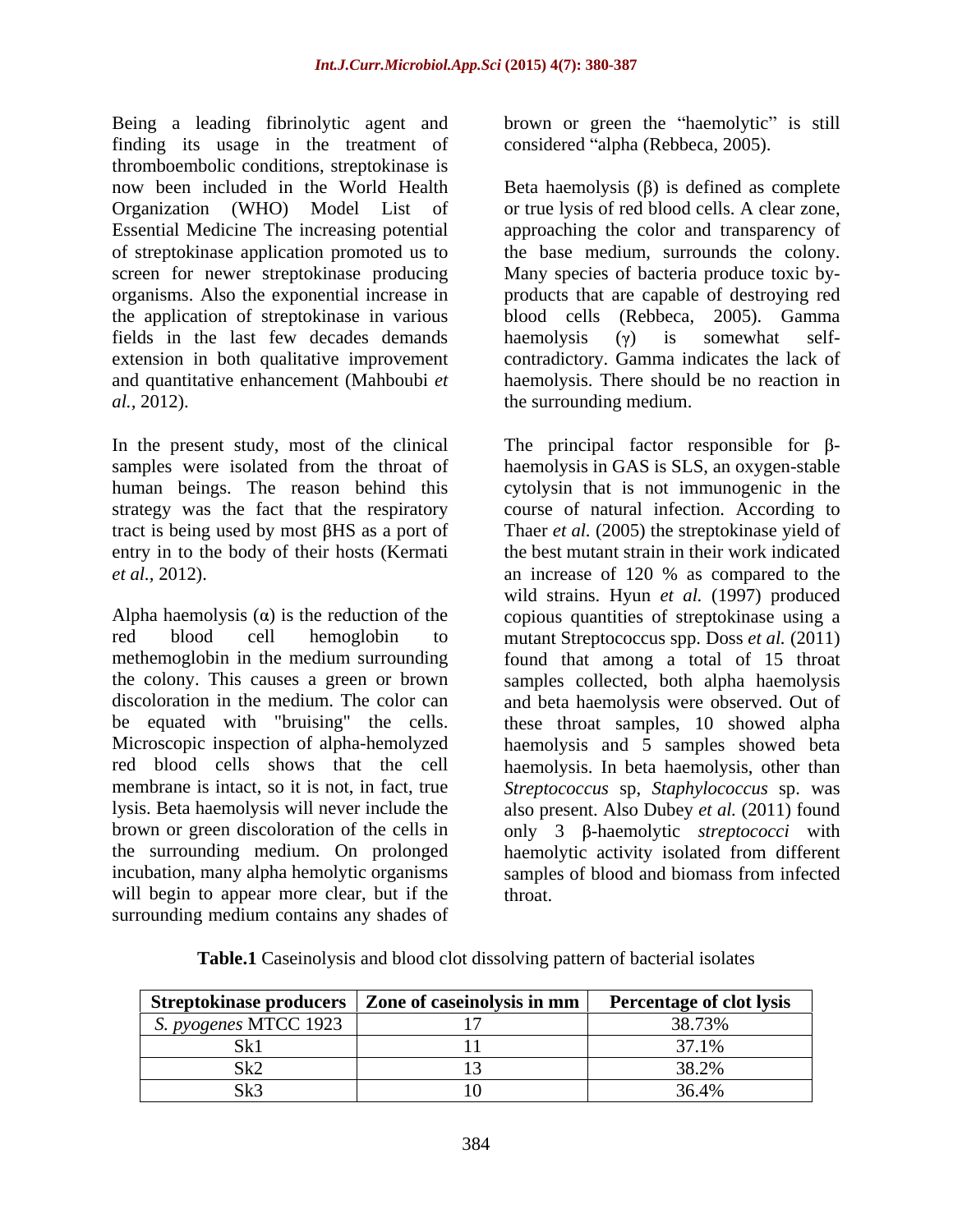**Table.2** Morphological and biochemical characterization of isolateSK-2 and reference strain

| Biochemical test                 | SK <sub>2</sub> | S. pyogenes MTCC1923 |
|----------------------------------|-----------------|----------------------|
| Growth under aerobic condition   |                 |                      |
| Growth under anaerobic condition |                 |                      |
| Growth on MacConkey agar         |                 |                      |
| <b>Bacitracin sensitivity</b>    |                 |                      |
| Alpha haemolysis on blood agar   |                 |                      |
| Beta haemolysis on blood agar    |                 |                      |
| Casein hydrolysis                |                 |                      |
| Indol test                       |                 |                      |
| Methyl red test                  |                 |                      |
| Citrate utilization test         |                 |                      |
| Gram staining                    |                 |                      |
| glucose                          |                 |                      |

Keys: +, positive; -, negative; S, susceptible to bacitricin

# **Figure.1**  $\beta$ - haemolysis on blood agar



**Figure.2**  $\alpha$ - haemolysis on blood agar

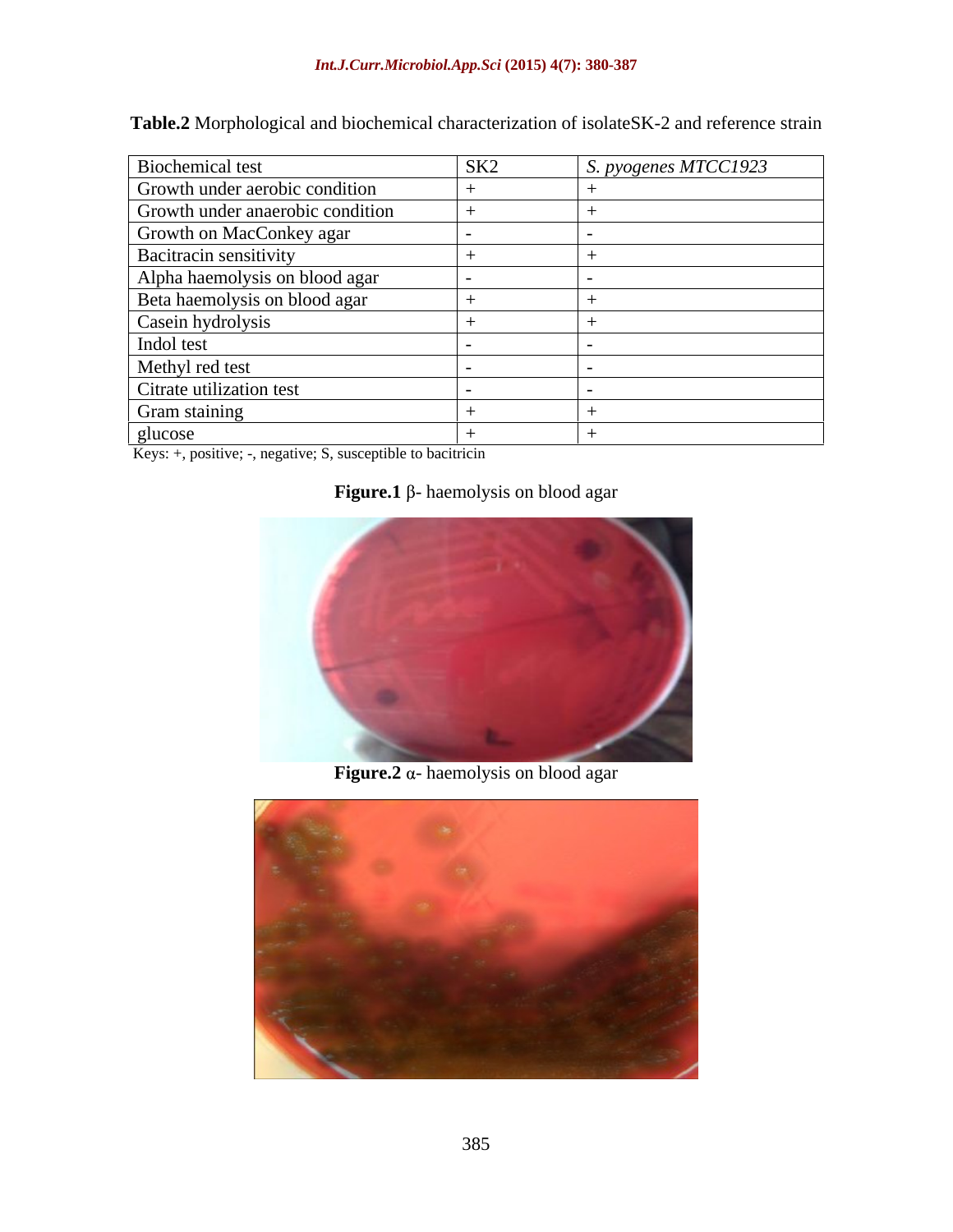**Figure.3**  $\gamma$  -haemolysis on blood agar

**Figure.4** Streptokinase clot dissolving activity on slide



Streptokinase assay depends on its ability to activate plasminogen to plasmin which in of streptokinase. In our study after treating the clots with streptokinase produced from 20 min. confirming that isolate SK2 is a very promising isolate for streptokinase production. Substrates for plasmin may include the fibrin clot, casein, other proteins, and various synthetic esters which have been Authors acknowledge Bacteriology Unit. used successfully for the sensitive detection Central Lab. Ministry of Science and of the enzyme activity (Pratap *et al.,* 2000; Technology for their help and support in the Mundada *et al.,* 2003). In the Saksela (1981)

turn, hydrolyzes an indicator substrate and containing both casein and plasminogen is the extent of hydrolysis over a given period commonly used for simple detection of the of time is related back to the concentration enzyme. The method is simple but it lacks our isolates, maximum clot lysis was liberated tyrosine from digested casein after observed with isolate SK2 of 38.2% within study two methods were used: Radial caseinolysis method of agarose gel accuracy and it is time consuming. This method is based on the determination of the plasminogen activation (Mounter and Shipley, 1957).

### **Acknowledgment**

lab., thanks also extended to Ahfad